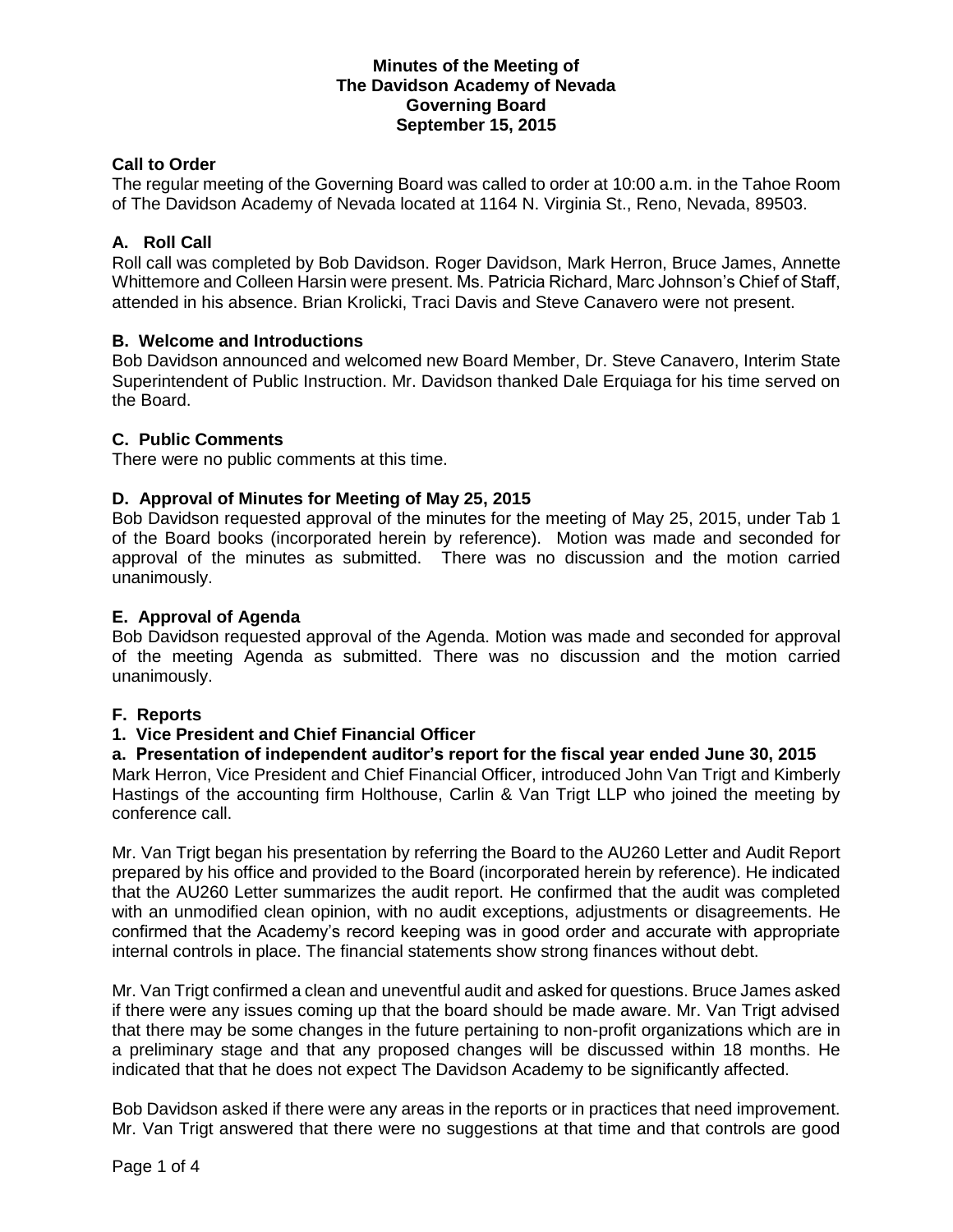with processes in place. Ms. Hastings added that given the size of The Academy they would need to stay diligent in the review process and that so far all has worked well. Mr. Van Trigt indicated that The Academy was able to close books three to four weeks following the end of the fiscal year which is very reasonable.

Motion for acceptance of the audit report was made and seconded. There was no further discussion and the motion carried unanimously. Mark Herron thanked Karin Dixson for her work in preparation of materials for the completion of the audit, as well as Colleen Harsin, Mr. Van Trigt and Ms. Hastings.

# **2. Academy Director**

## **a. General Program Updates**

Colleen Harsin began her report with an update concerning The Academy's Director of Curriculum and Instruction, Carmen Garcia. She shared that unfortunately there wasn't good news to report as is often the case with an aggressive cancer diagnosis. She complimented The Davidson Academy Community as a whole for the amazing outpouring of support of Carmen through a GoFundMe account for Carmen's care that had reached a large fundraising goal in a matter of days, as well as a supply of meals provided for friends, family and staff members.

Ms. Harsin referred Board members to Tab 2 of their materials for a copy of the non-traditional school calendar (incorporated herein by reference) which was approved by Superintendent of Public Instruction, Dale Erquiaga. The calendar was slightly altered from previous years with the addition of two days at the end of the school year to accommodate state testing following completion of the finals schedule. Ms. Harsin confirmed that she would be following up with Steve Canavero for guidance as to non-regulatory guideline options concerning The Academy's calendar.

Ms. Harsin advised that Blackboard has now replaced The Academy's private website. Blackboard is essentially a learning module which provides lots of options and is customizable to meet the needs of The Academy Community.

Under Tab 3 of their Board books Ms. Harsin referred Board members to a letter from AdvancED (incorporated herein by reference) indicating that The Davidson Academy of Nevada had received its Certificate of Accreditation through the year 2020.

Under Tab 4 of their Board materials Ms. Harsin provided a copy of The Academy's Fall Academic Schedule of course offerings. (incorporated herein by reference).

Under Tab 5, Ms. Harsin referred to information about The Academy's SET for Success Program and PALs Team information for the current school year (incorporated herein by reference). She confirmed that these programs continue to provide valuable support to students with a focus on how and when to ask for help.

Under Tab 6, Ms. Harsin referenced her letter to the Nevada Department of Education concerning The Davidson Academy's development of and application for an online distance learning option intended to reach students across the United States who would not otherwise be in a position to attend The Academy's established day school. She advised that staff and instructors have been working on developing this opportunity for the last 18 months with Evergreen Education and now Hawthorne Education, with Stacy Hawthorne. At present, a pilot or Beta group of 8-11 year old students are accessing not for credit, online course work including an offering in History, Composition and Pre-Algebra. These courses are offered through Davidson Institute for Talent Development and only made available to students already enrolled in the Davidson Young Scholars Program. Ms. Harsin and Mark Herron met with Dr. Canavero and Mr. Erquiaga regarding the implementation of a distance learning option. She indicated that following that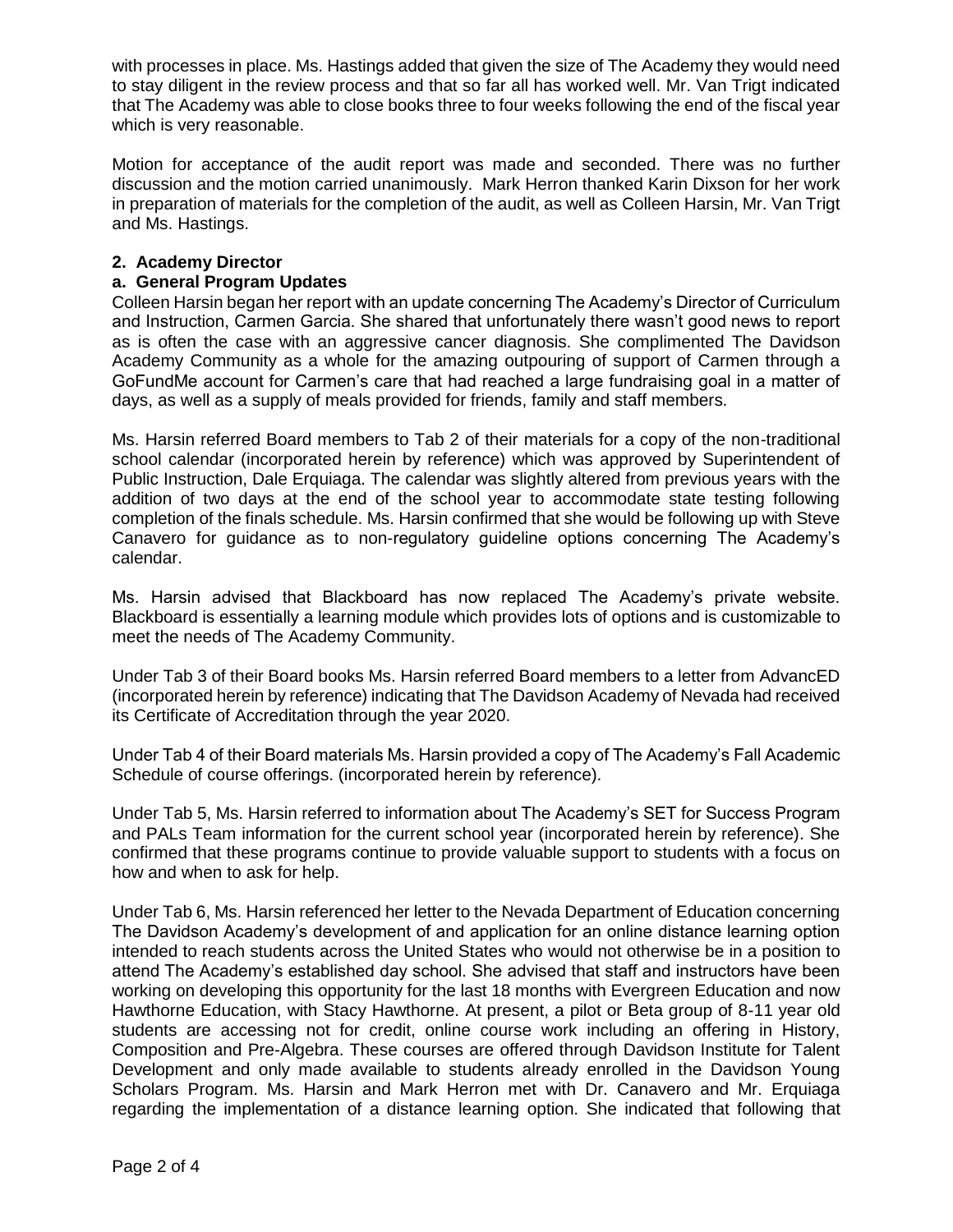meeting it was her impression that Dr. Canavero and Mr. Erquiaga want The Davidson Academy to remain in Nevada and value what the school has brought to the state.

Ms. Harsin advised that the application, with approval from the Board, will be submitted as Davidson National Academy. This is a name supported by Bob Davidson and would encompass both the "brick and mortar" school as well as the distance learning option. This name draws attention to a Davidson Academy education being an option to students nationally. She confirmed that she was looking into the possibility of creating national hubs at universities and that all stakeholders were dedicated to offering the closest possible experience to the brick and mortar school with the distance learning option.

Bob Davidson indicated that The Academy had achieved legislative approval for a distance learning option as a private school, however two separate schools is not the most desirable model. The intent is to create as much of the current Davidson Academy experience as possible to distance learning students. He confirmed that the planning and development of an online school is moving at a thoughtful and moderate pace.

Bruce James questioned the accreditation process and commented that this was a huge change for The Academy. Colleen Harsin and Mark Herron confirmed that essentially a reorganization of the delivery of the current school is being sought and that a separate school and therefore accreditation, is not being pursued. Additionally, the distance learning option will be offered as a free public high school to instate students with a tuition option for student residing outside the state of Nevada. Bob Davidson commented that this is a positive step toward serving many profoundly gifted students on a national level.

Mark Herron confirmed that approval from the Governing Board was needed in order to submit the letter and application to the Nevada Department of Education. Motion was made and seconded, there was no further discussion and the motion carried unanimously. The Action Plan currently being followed in the development of the distance learning school will be forwarded to all Board members.

Under Tab 7 of their Board books Ms. Harsin provided a copy of the Results of the ACT test with writing for Nevada Grade 11 State Testing–Spring Cohort 2015 (incorporated herein by reference). Twenty-three Davidson Academy students participated in this exam. All students who tested met the benchmarks for English, Mathematics, and Reading. All students but one met the benchmark for Science.

#### **b. College Planning Updates**

Under Tab 8 Ms. Harsin provided the Board with the 2016 list of National Merit Scholarship Program Semifinalists and Commended Students (incorporated herein by reference). Thirteen of The Academy's 26 graduates are National Merit Semi-Finalists.

#### **3. Media and Outreach**

Julie Dudley, Director for Davidson Institute for Talent Development reported that an air date was finally set for the CNN piece, which was filmed last September at the Academy. The segment will air on CNN International tomorrow, Sept. 16 and on CNN Domestic (in the U.S.) Saturday, Nov. 28, 2015, on the show *Vital Signs* with Dr. Sanjay Gupta. Academy graduate and CNN interviewee, Grace Hong was recently named a 2015 Davidson Fellow scholarship award recipient in literature. Taylor Wilson continues to receive various media placements. The Academy recently held its first evening admissions information session which was attended by an estimated 40 people. The Academy is beginning its  $10<sup>th</sup>$  school year and Senator Heller's office sent a printed Congressional Record statement to highlight the school's anniversary and positive impact.